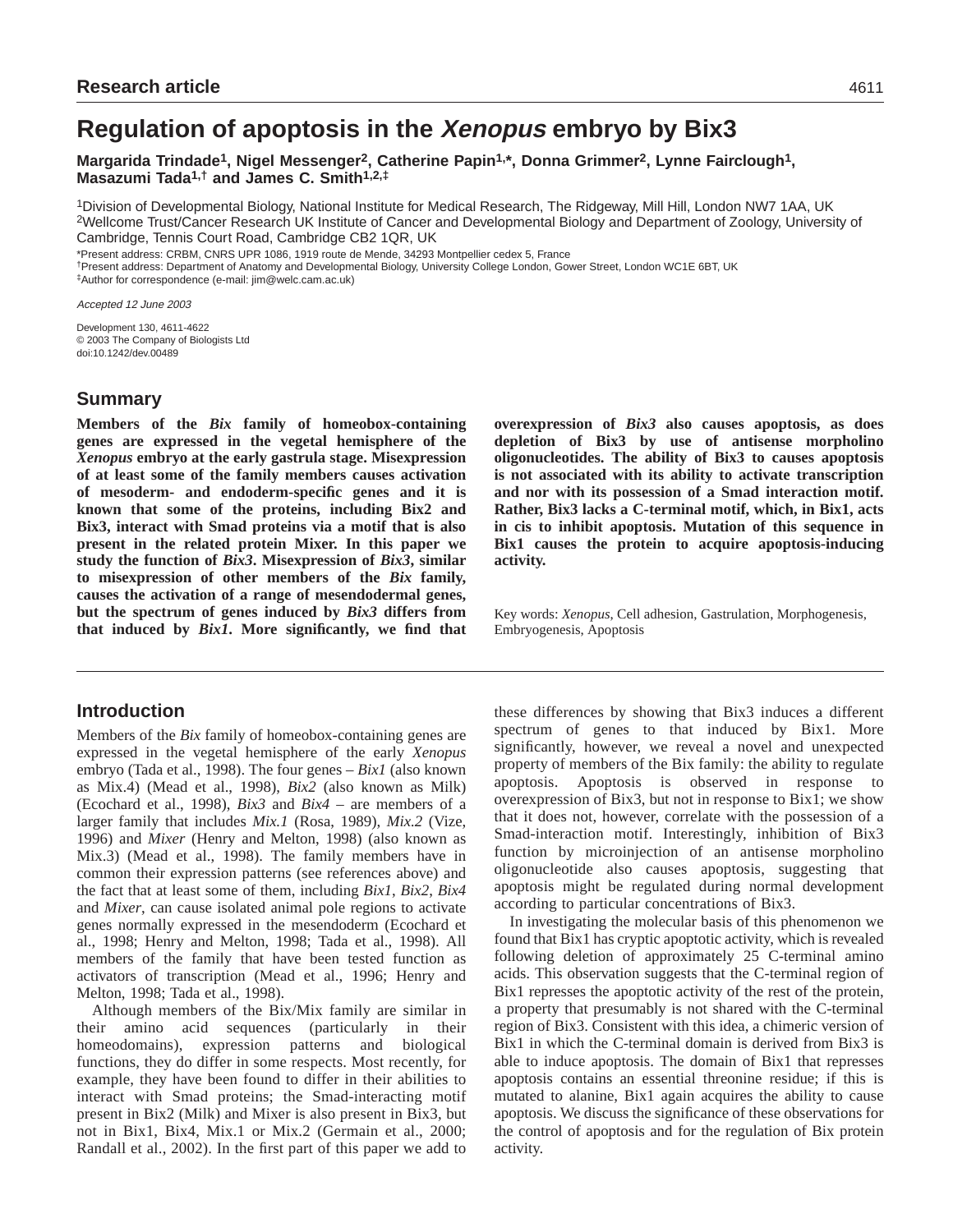# **Materials and methods**

### **Embryos**

*Xenopus* embryos were obtained by artificial fertilisation (Smith and Slack, 1983). They were maintained in 10% normal amphibian medium (NAM) (Slack, 1984) and staged according to Nieuwkoop and Faber (Nieuwkoop and Faber, 1975). Injections of RNA were performed in 75% NAM containing 4% Ficoll and embryos were transferred to 10% NAM before gastrulation. Cycloheximide treatment was performed by transferring embryos to 0.1 mg/ml cycloheximide in 10% NAM.

## **In situ hybridisation**

In situ hybridisations were performed essentially as described (Harland, 1991), except that BM purple was used as a substrate. In an effort to improve probe penetration, some embryos were cut in half before performing the procedure.

## **Expression constructs**

Capped RNA was transcribed as described (Smith, 1993). RNA was synthesised from the following plasmid constructs; full details are available on request: pBix1.64T, pBix1 (1-376).64T, pBix1 (1- 315).64T, pBix1 (1-225).64T, pBix1 (1-225;315-401).64T, pBix1 (1- 144;225-315).64T, pBix1/3.64T, pBix1 (1-397).64T, pBix1 SS378.64T, pBix1 T384A.64T, pBix1 EE393/4AA.64T, pBix1 Q132E.64T, pBix1 (1-376) Q132E.64T, pBix3.64T, pBix3 (1- 360).64T, pBix3 (1-302).64T, pBix3 (1-214).64T, pBix3 PP313/3AA.64T, pBix1-HA.64T, pBix3-HA.64T, pBix1∆UTR.64T, pBix3∆UTR.64T, pHBcl2. All Bix constructs were HA-tagged.

DNA expression constructs were as follows: Bix1. pcDNA3, Bix1 (1-376). pcDNA3, Bix1 (1-315). pcDNA3, Bix1 (1-225). pcDNA3, Bix1 (1-397). pcDNA, Bix1 SS378. pcDNA3, Bix1 T384A. pcDNA3, Bix1 EE393/4AA. pcDNA3, Bix1 Q132E. pcDNA3, Bix1 (1-376) Q132E. pcDNA3, Bix3. pcDNA3, Bix3 (1-360). pcDNA3, Bix3 (1- 302). pcDNA3, Bix3 (1-214). pcDNA3 and Bix3 PP313/3AA. pcDNA3. Details of these plasmids, all of which carry an HA tag, are available on request. The P3 reporter construct comprises 6 copies of the P3 site (TAATTGAATTA) (Wilson et al., 1993) cloned into a luciferase reporter containing the E4 minimal promoter (Latinkic and Smith, 1999).

## **Analysis of gene expression by real-time RT-PCR**

RNA was extracted using the Roche TriPure reagent according to the manufacturer's protocol. Briefly, animal caps were homogenised in 800 µl TriPure reagent, extracted with 200 µl chloroform and incubated at room temperature for 15 minutes. Debris was removed by centrifugation and nucleic acids were precipitated by addition of isopropanol, following addition of 10 µg glycogen as carrier. DNA was removed by incubation for 30 minutes at 37°C in RNAase-free DNAase followed by Proteinase K treatment for a further 30 minutes. Samples were phenol/chloroform extracted and RNA was precipitated with 2 volumes of ethanol and 1/6 volume 5M LiCl at –20°C for 30 minutes.

Gene expression analyses were performed by real-time RT-PCR and a LightCycler System™ (Roche). Primer pairs for *cerberus*, *goosecoid*, *XHex* and *Sox17*<sup>α</sup> are described by Xanthos et al. (Xanthos et al., 2001). *plakoglobin* primers are described by Kofron et al. (Kofron et al., 1999) and ornithine decarboxylase primers by Heasman et al. (Heasman et al., 2000).

#### **TUNEL assay**

Whole-mount TUNEL staining was performed essentially as described (Hensey and Gautier, 1998). Briefly, embryos were fixed in MEMFA (100 mM MOPS pH 7.4, 2 mM EGTA, 1 mM MgSO<sub>4</sub>, 4% formaldehyde) and stored in methanol at –20°C. They were rehydrated in PBT (0.2% Tween 20 in PBS), washed in PBS, and incubated in 150 U/ml terminal deoxynucleotidyltransferase (Gibco

BRL) and 0.5 µM digoxigenin-dUTP (Boehringer Mannheim). The reaction was terminated in PBS/1 mM EDTA for 2 to 4 hours at 65°C, followed by extensive washes in PBS. The embryos were then blocked in PBT/20% heat-inactivated lamb serum, followed by incubation in a 1:2000 dilution of anti-digoxigenin antibody coupled to alkaline phosphatase (Boehringer Mannheim). Embryos were extensively washed in PBS and stained using nitroblue tetrazolium and 5-bromo-4-chloro-3-indolyl phosphate as substrates. The reaction product was visible within approximately 30 minutes. In some cases, embryos were bleached overnight in 70% methanol and 10% hydrogen peroxide and viewed following dehydration in methanol and mounting in 2:1 benzyl benzoate:benzyl alcohol.

## **tPARP cleavage assay**

The poly(ADP) ribose polymerase (tPARP) cleavage assay was performed essentially as described by Hensey and Gautier (Hensey and Gautier, 1997). Briefly, embryos were homogenised in EB buffer [80 mM β-glycerophosphate (pH 7.3), 15 mM MgCl<sub>2</sub>, 20 mM EGTA, 10 mM DTT plus protease inhibitors] and the homogenate was centrifuged three times at  $4^{\circ}$ C, to remove particulate matter. Five  $\mu$ l of each homogenate was mixed with 3 µl of 35S-labelled PARP and incubated at 24°C for 15 minutes. Samples were denatured and run on a 12% PAGE gel at 130 V for one hour.

## **In vitro translation**

pBix1.64T and pBix3.64T (both of which include the 5′ untranslated regions of the cDNAs) were transcribed and translated in the Promega TNT-coupled Reticulocyte Lysate System. Briefly, 1 µg DNA was incubated with lysate, buffer, SP6 RNA polymerase, amino acids, [<sup>35</sup>S]-methionine and RNAase inhibitor in the presence or absence of 10 µM antisense Bix3 morpholino oligonucleotide (see Fig. 5). Reactions were incubated at 30°C for 90 minutes. A 1 µl aliquot from each reaction was run on a 12% polyacrylamide gel and developed overnight.

## **Detection of HA-tagged Bix proteins by immunoprecipitation, western blots**

Different amounts of a Bix3 antisense morpholino oligonucleotide were injected into *Xenopus* embryos at the one-cell stage followed by RNA (100 pg) encoding HA-tagged versions of Bix1 or Bix3 at the two-cell stage. Embryos were allowed to develop to early gastrula stage 10.5 and were then frozen at –80°C. Batches of 10 embryos were homogenised in 500 µl of solubilisation buffer (10%) glycerol, 0.15 M NaCl, 50 mM Tris pH 7.5, 1% Triton X100, 0.2% SDS plus protease inhibitors) and then centrifuged at 13,000 rpm. Supernatants were transferred to a fresh tube,  $10 \mu l$  anti-HA affinity resin (WB) was added to each extract, and samples were incubated overnight at 4°C. The beads were pelleted by centrifugation and washed four times in 1 ml solubilisation buffer. SDS polyacrylamide gel loading buffer (20  $\mu$ l) was added, the samples were boiled for 2 minutes, and after centrifugation they were applied to a 12% polyacrylamide gel.

Western blots were performed as described (Tada et al., 1997), using monoclonal antibody 12CA5 to detect the HA epitope.

## **Transient transfections in cell culture**

COS cells were transiently transfected by lipofection with variable amounts of effector DNA, 100 ng of firefly luciferase reporter construct, 100 ng reference plasmid pRL-TK (Promega), and appropriate amounts of pcDNA3 (InVitrogen) to a total of 800-1000 ng. Each experiment was performed in duplicate. Cells were harvested approximately 48 hours after transfection and Renilla and firefly luciferase activities were determined according to the manufacturer's instructions (Dual luciferase kit, Promega). For western blots, cells were transiently transfected with 1 µg effector DNA and harvested as described (Sambrook et al., 1989). Western blots to detect the HA epitope were performed as described above.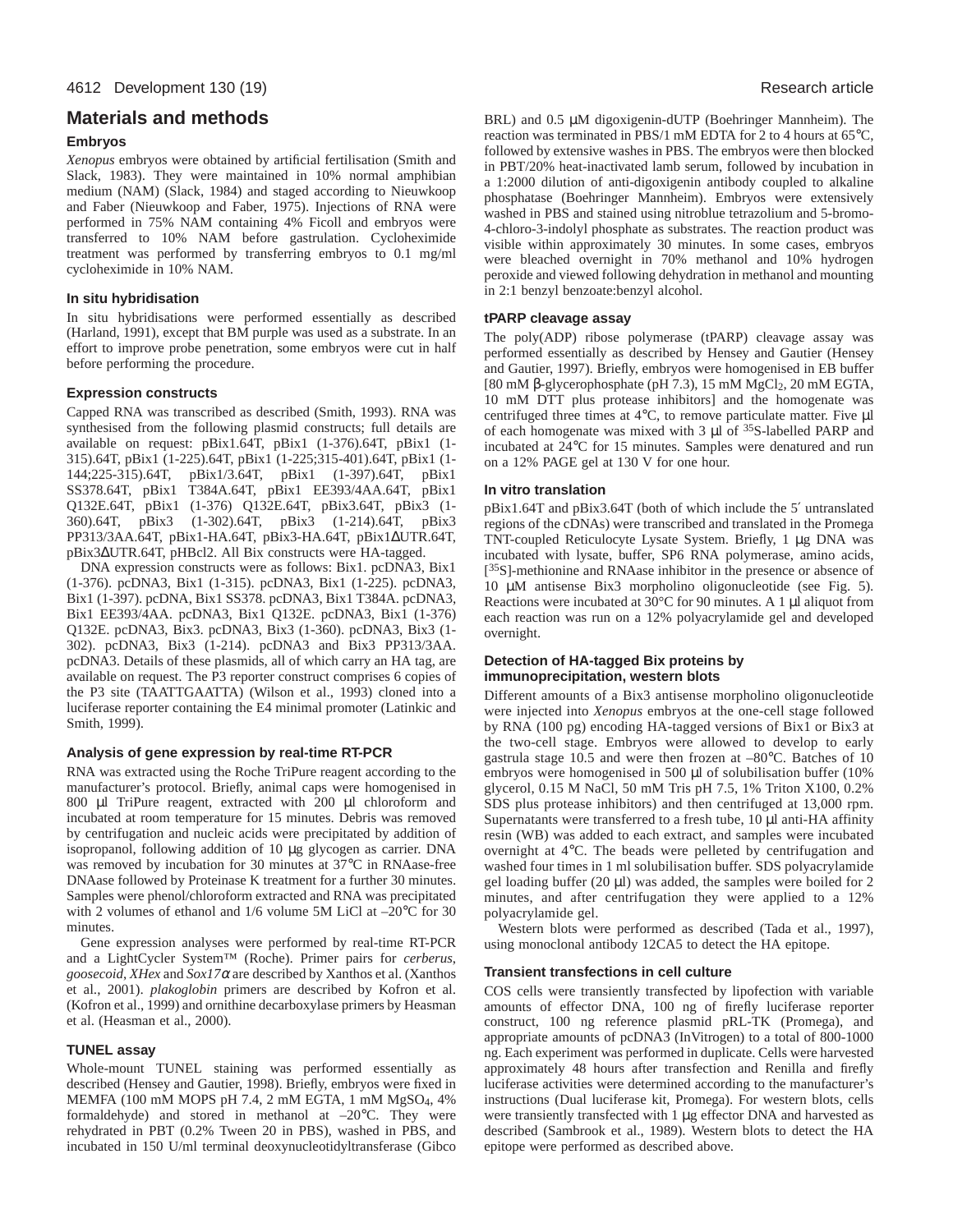

# **Results**

## **Bix1 and Bix3 have similar expression patterns**

This paper concerns the ability of *Bix3* to activate gene expression and to induce apoptosis, in which respects, as we show below, it differs from some other members of the *Bix*



#### Bix3-mediated regulation of apoptosis 4613

**Fig. 1.** The expression patterns of *Bix1* and *Bix3*. In situ hybridisation was performed on bisected embryos at the indicated stages using probes specific for *Bix1* and *Bix3*. In C-H, dorsal is to the right.

family. In the first series of experiments we therefore used in situ hybridisation to compare the expression pattern of *Bix3* with that of *Bix1*. Analysis of intact and of bisected embryos shows that the two genes have similar expression patterns, and that they also resemble the published expression patterns of other members of the *Bix* and *Mix* families (Fig. 1 and data not shown) (Rosa, 1989; Vize, 1996; Ecochard et al., 1998; Henry and Melton, 1998; Mead et al., 1998; Tada et al., 1998; Casey et al., 1999; Germain et al., 2000). Thus, expression of both genes is first detectable at late blastula stage 9, in the marginal zone (Fig. 1A,B) and in prospective endoderm (where transcripts are more clearly visible in intact embryos). Transcripts persist until the early gastrula stage (Fig. 1C,D) but begin to decline soon thereafter, especially in the vegetal hemisphere (Fig. 1E,F). By mid-gastrula stage 11.5, low levels of expression are detectable in the ventral marginal zone of the embryo, but transcripts are absent from the dorsal marginal zone (Fig. 1G,H).

## **Misexpression of Bix1 and Bix3 in Xenopus embryos causes distinct phenotypes**

Previous work has shown that injection of *Bix1* or *Bix4* RNA into the animal pole of *Xenopus* embryos at the 2-cell stage causes those embryos to develop abnormally. They appear normal at late blastula stage 9, but gastrulation and subsequent development are then impaired, because of both ventralisation of dorsal mesoderm and conversion of ventral mesoderm to endoderm (Fig. 2E-G) (Tada et al., 1998; Casey et al., 1999). We had expected a similar phenotype to be observed with the closely related *Bix3*, but surprisingly, abnormalities proved to be visible from the late blastula stage, with some animal pole

> cells becoming arrested in the cell cycle and strongly pigmented (Fig. 2I). A little later, during gastrulation, these cells appear white, they lose the ability to adhere to their neighbours, and they dissociate from the remaining mesendodermal mass (Fig. 2J,K). This phenotype was observed with doses of

**Fig. 2.** Effects of *Bix1* and *Bix3* on *Xenopus* embryos and animal pole regions. *Bix1* (E-H) or *Bix3* (I-L) RNA (400 pg) was injected into the animal pole regions of *Xenopus* embryos at the one-cell stage. Other embryos (A-D) were left uninjected. Embryos were fixed at the indicated stages and photographed. (A,E,I) Animal view of stage 9 embryos. (B,F,J) Animal view of stage 12 embryos (except the embryo in the upper-left corner of B, which is viewed from the vegetal pole). (C,G,K) Stage 15 embryos. (D,H,L) Animal caps dissected at stage 8.5 and allowed to develop to the equivalent of early gastrula stage 10.5. Note that animal caps derived from embryos injected with *Bix3*, but not *Bix1*, RNA are in the early phases of disaggregation. Arrows in I indicate darkly pigmented cells.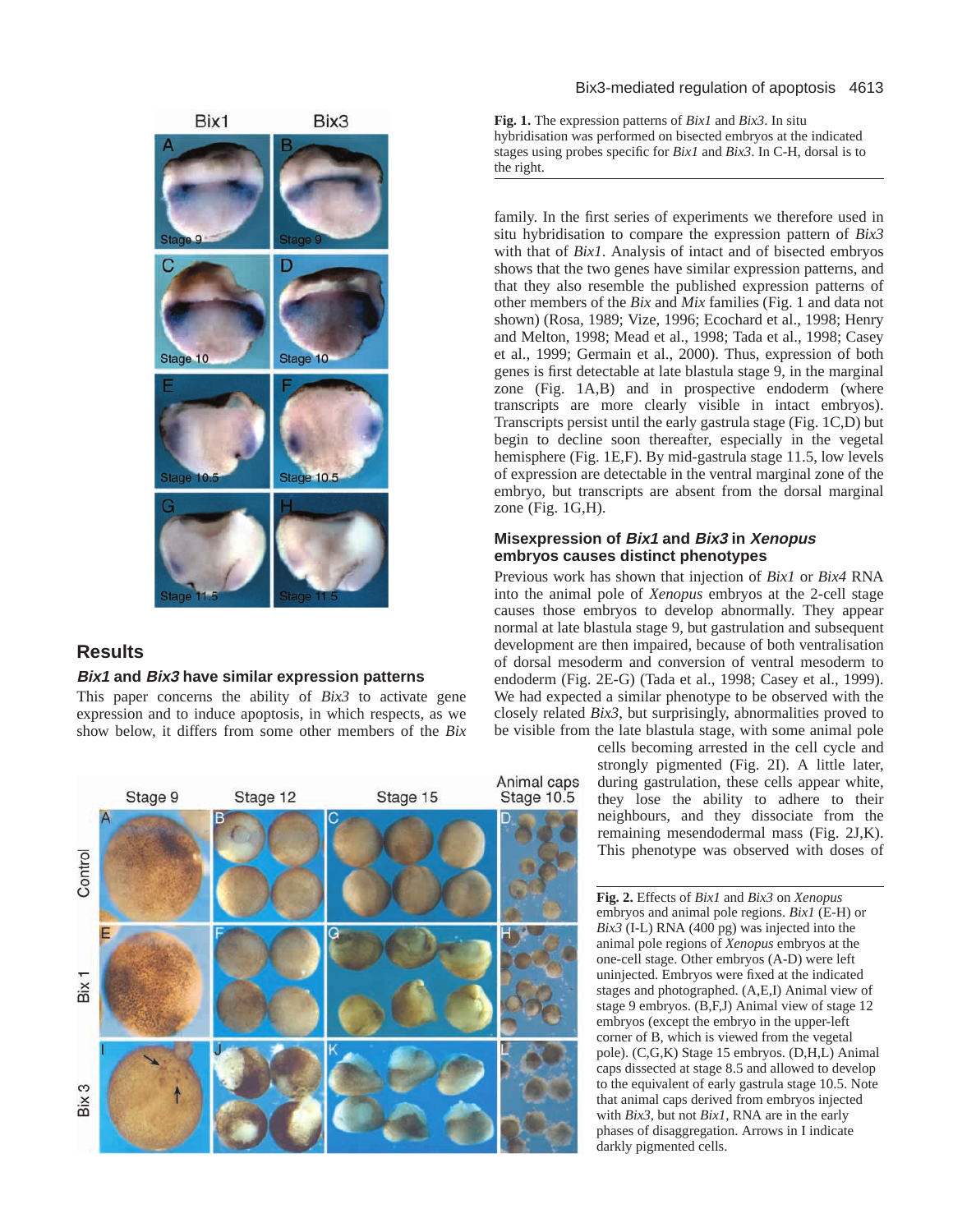*Bix3* RNA as low as 50 pg, and maximal effects were noted with 400 pg. Similar results have been observed with *Bix2* (data not shown).

Direct observation of injected embryos indicates that the defects in cell adhesion caused by *Bix3* develop rapidly. For example, the interval between the appearance of a few white cells and the disaggregation of more than half the animal hemisphere can be as little as one hour (data not shown). Injection of *Bix3* RNA into individual blastomeres at the 32 cell stage suggests that the effects of the protein are cell autonomous because the area of cell disaggregation is reduced (data not shown).

Defects in cell adhesion caused by *Bix3* can also be observed in isolated animal pole regions. When *Bix3*-expressing animal caps are dissected from *Xenopus* embryos at the late blastula stage, they fail to adhere and disaggregate into single cells, whereas control caps, or those expressing *Bix1*, form compact spheres (Fig. 2D,H,L).

## **Bix1 and Bix3 activate different genes to different extents**

The results described above suggest that *Bix1* and *Bix3* exert different biological effects. In support of this observation we find that although *Bix3*, similar to *Bix1*, activates the expression of endoderm-specific genes, the spectra of genes activated by *Bix1* and *Bix3* differ (Fig. 3). In assessing these experiments we note that the levels of our reference gene, *plakoglobin*, are reduced by *Bix3* (Fig. 3). This is probably because of loss of cells before the samples are harvested (see Fig. 2); a similar effect is seen using another reference gene, *ornithine decarboxylase* (data not shown). When corrections are made for this loss (see inset, Fig. 3), *Bix3* proves to be a particularly powerful inducer of *Sox17*<sup>α</sup> and *goosecoid*, but it cannot induce expression of *Xhex* or *cerberus*. By contrast, *Bix1* induces *XHex* strongly and *cerberus* to some extent. We reach the same conclusion following experiments in which animal caps are harvested before the onset of apoptosis and in which levels of the reference gene are similar in *Bix1*- and *Bix3* injected animal caps (data not shown). *Bix1* and *Bix3* therefore differ in their inducing activities as well as in their effects on cell adhesion.

#### **Bix3 misexpression induces apoptosis**

A decrease in cell adhesion, as documented in Fig. 2, is frequently accompanied by apoptosis, in a phenomenon known as anoikis (Frisch and Francis, 1994). We first investigated whether overexpression of *Bix3* causes apoptosis by subjecting *Xenopus* embryos to TUNEL staining. Control embryos showed little or no TUNEL staining during gastrula stages (Fig. 4A-C) (Hensey and Gautier, 1998), whereas embryos exposed to cycloheximide, which arrests cell division and triggers apoptosis, contained many apoptotic cells, which were visible at mid-gastrula stage 11 (Fig. 4D-F) (Hensey and Gautier, 1998). Embryos injected with RNA encoding Bix3 also contained apoptotic cells. A few TUNEL-staining cells were visible at stage 11, but highest levels were observed at stages 12 and 12.5 (Fig. 4G-I). We suspect that the apoptotic cells revealed by TUNEL staining are those that are undergoing disaggregation.

To confirm that overexpression of *Bix3* causes apoptosis, embryo extracts were assayed for caspase activity by testing



**Fig. 3.** Gene activation by *Bix1* and *Bix3*. *Xenopus* embryos were injected with RNA (200 pg) encoding Bix1 or Bix3 or were left uninjected. Animal pole regions were dissected at late blastula stage 9 and cultured to the equivalent of early gastrula stage 10.5, when they were assayed for expression of the indicated genes by real-time PCR. *Bix3* causes a decrease in expression of the control transcript *plakoglobin* but activates *Sox17*<sup>α</sup> and *goosecoid* to high levels. It does not induce expression of *cerberus* or *XHex*. *Bix1* is a powerful inducer of *Xhex* and also activates expression of *cerberus*. Inset shows data normalised to levels of *plakoglobin* expression.

their ability to cleave the well-characterised caspase substrate tPARP (Cohen, 1997; Hensey and Gautier, 1998; Stancheva et al., 2001). Extracts of control embryos, or of embryos injected with RNA encoding Bix1, did not cause cleavage of tPARP (Fig. 4J). Extracts of cycloheximide-treated embryos, however, do cause tPARP cleavage, with caspase activity first detectable at early gastrula stage 10 (see also Hensey and Gautier, 1997). Extracts of *Bix3*-injected embryos also caused tPARP cleavage, with caspase activity first detected at stage 11 (Fig. 4J). This observation confirms that overexpression of *Bix3* causes apoptosis.

We note that TUNEL-positive cells only appear after the decrease in embryonic cell adhesion illustrated in Fig. 2, and even the more sensitive tPARP assay only detects caspase activity at mid-gastrula stage 11 (Fig. 4J). One interpretation of these observations is that the primary effect of *Bix3* is to reduce cell adhesion during gastrulation and that this leads to apoptosis through anoikis. Interestingly, however, the antiapoptotic protein human Bcl2 can delay the onset of caspase activity (Fig. 4K), and in five out of seven experiments it also delayed the onset of cell disaggregation (Fig. 4L-M), suggesting that loss of adhesion is a consequence of apoptosis and that the later appearance of TUNEL-positive cells and caspase activity are because of lower sensitivities of these techniques.

## **Loss of Bix3 function by antisense morpholino oligonucleotides also causes apoptosis**

Our results show that overexpression of *Bix3* causes apoptosis: what is the effect of loss of function of this gene? To investigate this question we designed an antisense morpholino oligonucleotide directed against the *Bix3* 5′ untranslated region. The *Bix* family is highly conserved (Tada et al., 1998),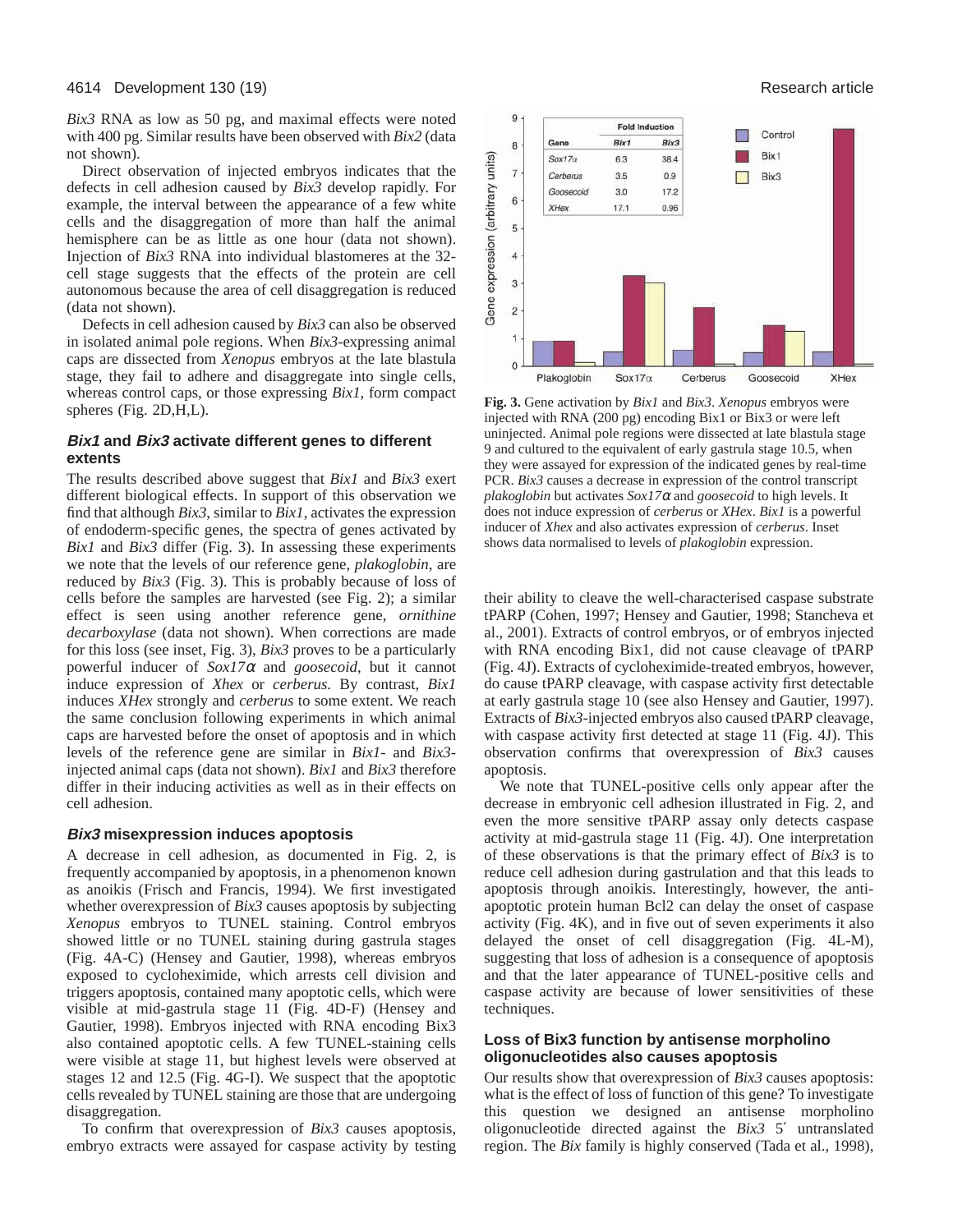

Control

and it proved difficult to design an oligonucleotide specific for Bix3. In particular, it seemed probable that our Bix3 oligonucleotide might also inhibit translation of Bix1 (Fig. 5A), and indeed the antisense Bix3 oligonucleotide blocked translation of Bix1 as well as Bix3 both in an in vitro coupled transcription/translation system (Fig. 5B) and after injection of RNA encoding HA-tagged forms of Bix1 and Bix3 into *Xenopus* embryos (Fig. 5C). No effect was observed on translation of Bix2 or Bix4 (Fig. 5B). Although these

#### Bix3-mediated regulation of apoptosis 4615

**Fig. 4.** Apoptosis in *Xenopus* embryos injected with RNA encoding Bix3. (A-F) One group of embryos was left uninjected whereas another (G-I) was injected with 400 pg of *Bix3* RNA at the one-cell stage. At stage 8.5, half of the uninjected embryos were transferred to 0.1 mg/ml cycloheximide (D-F), whereas the other half was allowed to develop normally (A-C). Embryos were collected at the indicated stages and used for TUNEL staining. Positive cells are dark blue. Note that loosely adherent cells in *Bix3*-injected embryos, as seen in Fig. 2, are lost during the TUNEL procedure. (J) tPARP assay shows that Bix1 does not activate caspase activity whereas induction of apoptosis by Bix3 was first detectable by stage 11. Cycloheximide induces caspase activity from early gastrula stage 10. Intact tPARP has a relative molecular mass of 60 kD (upper arrows in both gels), and this is cleaved into fragments of 36 kD and 24 kD (lower arrows). (K) Human Bcl2 delays the onset of Bix3-induced apoptosis. Caspase assays were performed on control embryos at the indicated stages, embryos injected with RNA encoding Bix3, or embryos injected with *Bix3* RNA together with RNA encoding human Bcl2 (500 pg). Note that human Bcl2 delays the onset of caspase activity. (L-N) Partial rescue of the cell adhesion and apoptosis defect by human Bcl2. *Bix3* RNA alone (50 pg; L), or in combination with 500 pg of human Bcl2 RNA (M), was injected in the animal pole of one-cell stage embryos. Embryos were left to develop and photographed at mid-gastrula stage 11.5-

12. Note that human Bcl2 does not prevent the appearance of darkly pigmented cells in the animal hemisphere but does reduce or delay the incidence of cell disaggregation. Human Bcl2 delayed disaggregation in five out of seven experiments of this sort. (N) Quantitation of an experiment of the type illustrated in (L) and (M). Embryos undergoing cell disaggregation were scored at the indicated stages.

observations complicate the interpretation of our experiments, we believe the apoptotic phenotype described below is because of depletion of Bix3 and not Bix1, because cell death can be 'rescued' by injection of the former and not the latter (see Fig. 7).

Embryos injected with the Bix3 antisense morpholino oligonucleotide appeared normal until the mid-gastrula stage, but cells of the neural plate then became less adhesive and holes appeared in the neural plate. No such effect was observed with a control oligonucleotide in which four base pairs were mutated (Fig. 6A-C; higherpower views in Fig. 6D,E). TUNEL staining of intact embryos suggested that the Bix3 morpholino oligonucleotide was causing apoptosis (Fig. 6F), and this impression was confirmed in bisected embryos (Fig. 6G,H), where apoptotic cells were visible in the archenteron roof and in dorsal mesoderm, both of which

are derived from *Bix3*-expressing cells, and also in the endodermal mass. Apoptosis was also visible in cells of the neural plate (Fig. 6H). Comparison of Keller's fate map (Keller, 1975) with the expression domain of *Bix3* (Fig. 1) suggests that the progeny of *Bix3*-expressing cells may give rise to a limited portion of the neural plate, but it is probable that a substantial proportion of the apoptosis observed in the neural plate is because of non-cell autonomous effects of the Bix 3 antisense morpholino oligonucleotide. It is unlikely to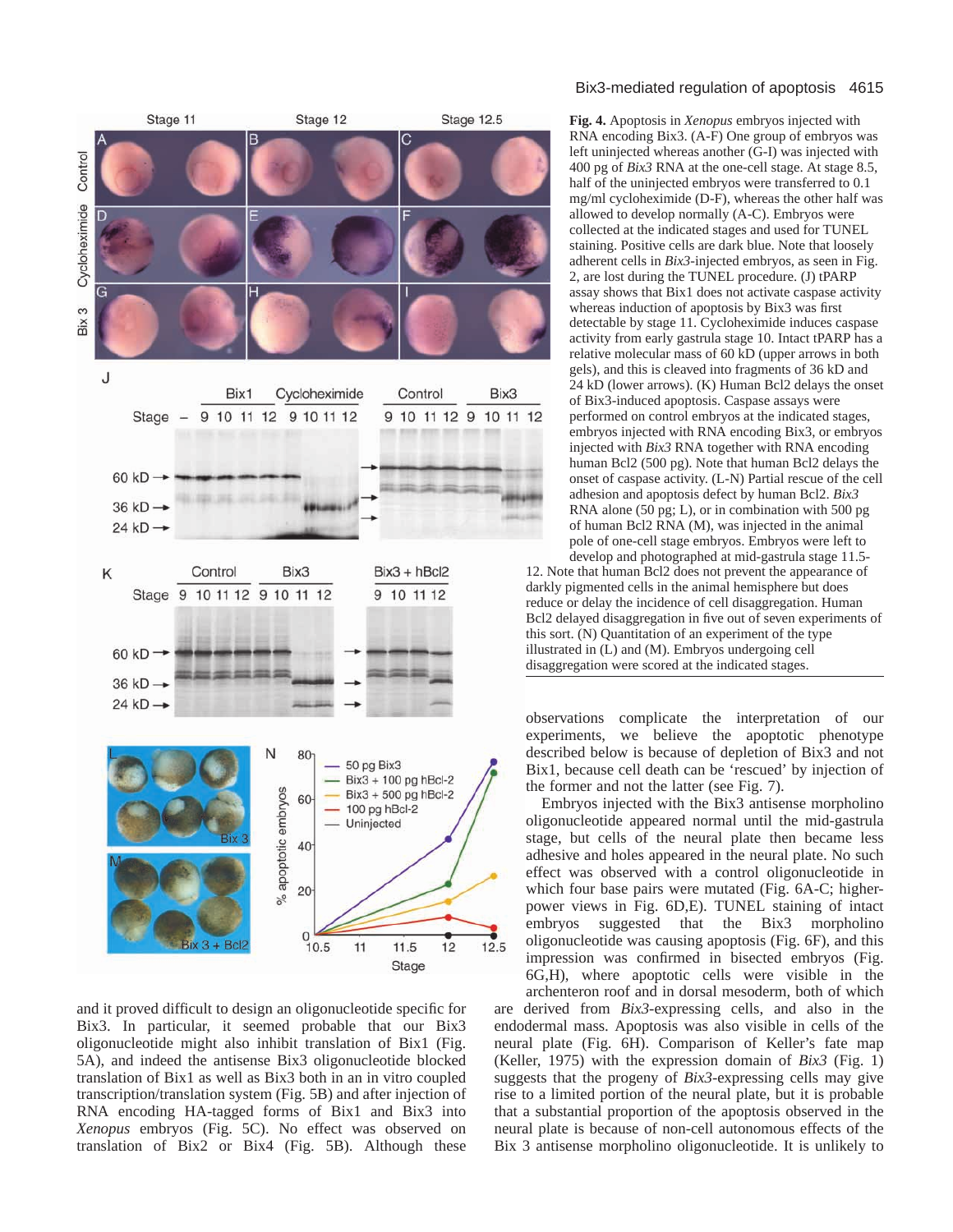**Fig. 5.** Specificity of an antisense *Bix3* morpholino oligonucleotide. (A) The 5′ untranslated regions of *Bix1-4*. The highlighted region of *Bix3* indicates the sequence recognised by the antisense oligonucleotide: 5′ TCCTGGGTCTGTACTTCCAAATCTG 3′. An oligonucleotide with sequence 5' TCCTCGGTCAGT-ACTACCAATTCTG 3′ was used as a control (underlined nucleotides indicate differences from the Bix3 sequence). (B) The antisense Bix3 morpholino oligonucleotide inhibits in vitro translation of both Bix1 and Bix3. See Materials and Methods for experimental details. Note that translation of the most abundant *Bix3* gene product is inhibited by the antisense oligonucleotide, but that a higher molecular weight form persists. Such a form is not detected in the western blot experiment described in C. (C) The two higher concentrations of an antisense *Bix3*



morpholino oligonucleotide inhibit translation of HA-tagged forms of both Bix1 and Bix3 following RNA injection into *Xenopus* embryos. Quantities of Bix3 antisense morpholino oligonucleotide (10, 20 and 50 ng) were injected.

be because of non-specific effects of the morpholino oligonucleotide, because no apoptosis is observed following injection of a Bix3 antisense morpholino oligonucleotide into control animal pole cells, and nor is it observed in animal pole cells that have been induced to form neural tissue by injection of noggin (Lamb et al., 1993). In contrast, animal caps induced by activin to form mesendodermal tissue, and therefore to express *Bix3*, do undergo apoptosis in response to the Bix3 antisense morpholino oligonucleotide (Fig. 6I-O).

Use of the tPARP cleavage assay confirmed that depletion of Bix3 causes premature apoptosis. In control embryos, and embryos injected with a control morpholino oligonucleotide, caspase activity was first detected at stage 17. In embryos injected with the *Bix3* morpholino oligonucleotide caspase activity was present by stage 14 (Fig. 6P).

Although the Bix3 antisense morpholino oligonucleotide caused apoptosis in the *Xenopus* embryo, it had little effect on regional specification. Patterns of expression of *Sox3*, *Otx2* and *Krox20* were normal in morpholino-injected embryos, although expression levels were considerably lower (data not shown).

To confirm that the observed phenotype is a specific response to the depletion of Bix3 protein, embryos were injected with Bix3 antisense morpholino oligonucleotide together with RNA encoding Bix1 or Bix3 (Fig. 7). The *Bix* constructs lacked the 5′ untranslated region against which the morpholino oligonucleotide was directed. Coinjection of *Bix3* RNA 'rescued' apoptosis caused by the Bix3 morpholino oligonucleotide in a dose-dependent manner. Thus 100 pg *Bix3* RNA had little effect (Fig. 7D), whereas 200 pg RNA elicited good rescue (Fig. 7E). Embryos coinjected with 400 pg Bix3 *RNA* did undergo apoptosis (Fig. 7F), perhaps because Bix3 levels were now too high. By contrast, no concentration of RNA encoding Bix1 was able to rescue the apoptotic effects of the Bix3 morpholino (Fig. 7G-I). These results suggest that the phenotype described in Fig. 6 is specifically because of the absence of Bix3 protein.

## **Smad-binding and transcriptional activation are not required for Bix3-induced apoptosis**

The results described above indicate that *Bix3* plays a role in cell survival during early *Xenopus* development and in this respect it resembles *Bix2* (data not shown) but differs from *Bix1* and *Bix4* (Fig. 2 and data not shown). In an effort to map the domain of *Bix3* responsible for the induction of apoptosis, RNA encoding C-terminal truncations of Bix3 was injected into the animal pole regions of *Xenopus* embryos at the onecell stage. All truncated *Bix3* constructs proved to cause apoptosis (Fig. 8A), indicating that apoptotic activity is not localised to amino acids 214-389. We note that Bix3(1-302) and Bix3(1-214) lack the Smad interaction motif (SIM) (Germain et al., 2000; Randall et al., 2002), suggesting that interaction with Smads is not necessary for *Bix3*-induced apoptosis. To reinforce this conclusion, a mutant version of Bix3 was constructed in which two conserved prolines of the SIM (amino acids 313 and 314) are replaced by alanines, thus creating Bix3 PP313/4AA. RNA encoding this protein also caused apoptosis, confirming that interaction with Smad proteins is not necessary for Bix3-induced cell death (Fig. 8A).

Mixer and Milk (Bix2) function as activators of transcription (Henry and Melton, 1998; Germain et al., 2000). To ask if the same is true of Bix3, and to determine which region of the protein might be responsible for transcription activation, the constructs depicted in Fig. 8A were transfected into COS cells along with a reporter in which six P3 sites are positioned upstream of a minimal promoter (Wilson et al., 1993; Latinkic and Smith, 1999). Bix proteins bind to P3 sites with high affinity (M.T. and J.C.S., unpublished) (Mead et al., 1998). All transfected constructs generated protein in approximately equal amounts, as determined by western blotting to detect the HA tag (data not shown).

Fig. 8B shows that Bix3 is an activator of transcription and that this activity is distributed throughout the C-terminal region. Mutation of the SIM (Bix3 PP313/4AA) does not affect transcriptional activation by Bix3, indicating that interaction with Smad proteins is not required for this aspect of Bix3 function. We note, however, that although transcriptional activation is greatly reduced in (for example) the construct Bix3(1-214), this is not associated with a decrease in the ability of the protein to induce apoptosis. There is, therefore, no strong correlation between transcriptional activation and the ability to cause apoptosis.

There was no evidence of apoptosis in cultured cells transfected with any of the Bix3 constructs described above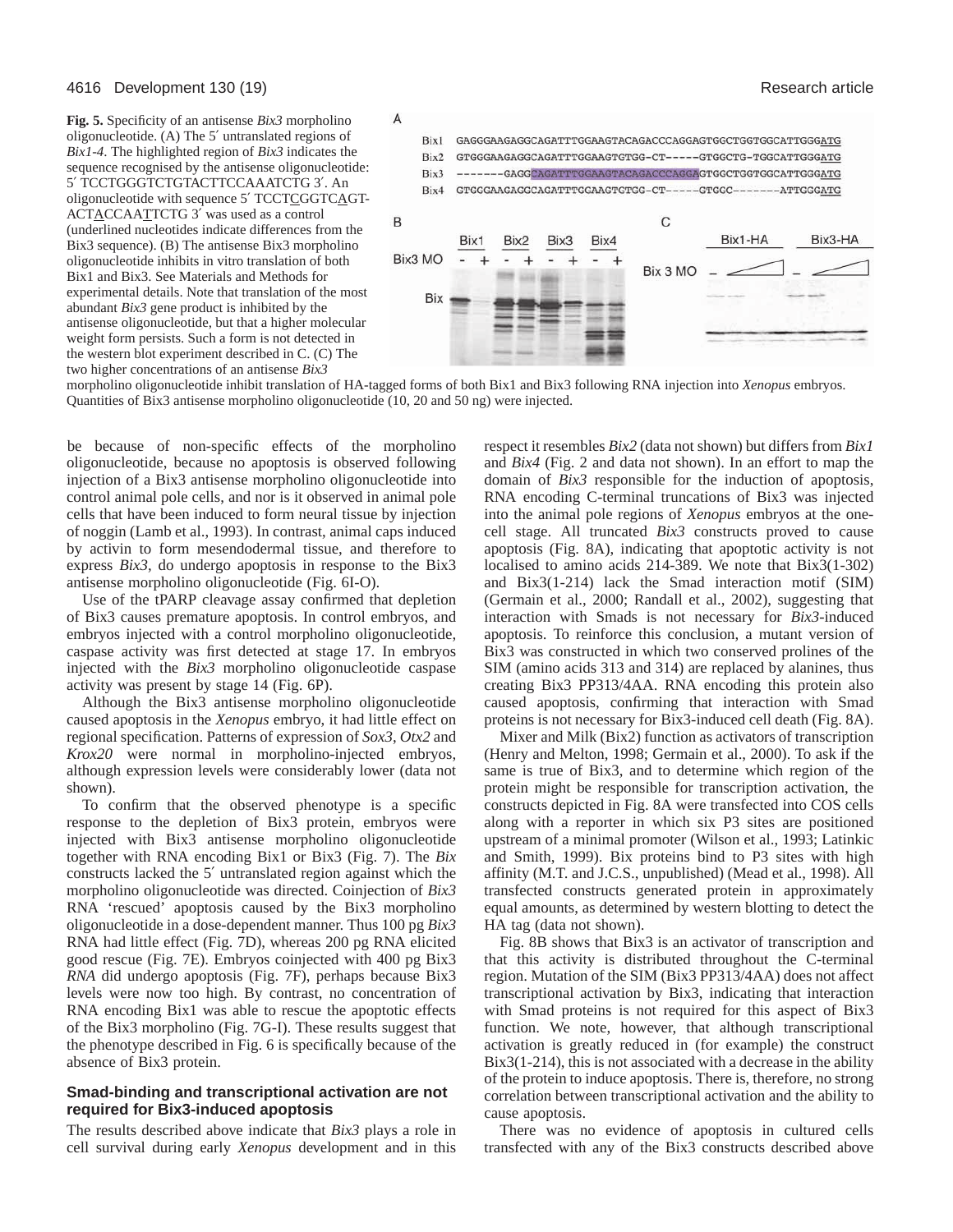

(data not shown), suggesting that Bix3 apoptotic activity is context-dependent.

## **Bix1 has cryptic apoptotic activity that is revealed after deleting C-terminal amino acids**

In the course of experiments designed to ask why Bix1 differs from Bix3 in its ability to cause apoptosis, we prepared a series of constructs encoding C-terminally truncated forms of Bix1.

#### Bix3-mediated regulation of apoptosis 4617

**Fig. 6.** An antisense Bix3 morpholino oligonucleotide causes apoptosis in the early *Xenopus* embryo without affecting regional specification. (A) Group of control embryos at stage 20. (B) Group of embryos injected at the one-cell stage with 50 ng of the control morpholino oligonucleotide described in Fig. 5. (C) Group of embryos injected with 50 ng of the Bix3 antisense morpholino oligonucleotide shown in Fig. 5. Notice the onset of apoptosis in dorsal axial structures. (D) Higher-power view of an embryo injected with the mutated morpholino oligonucleotide. (E) Higher-power view of an embryo injected with a Bix3 antisense morpholino oligonucleotide. (F) High-power view of an embryo injected with a Bix3 antisense morpholino oligonucleotide and stained using the TUNEL technique. Notice apoptotic cells in the neural plate. (G) Transversely bisected late gastrula control embryo stained using the TUNEL technique. Very few apoptotic cells are visible. Inset shows higher-power view of the archenteron roof. (H) Transversely bisected late gastrula embryo previously injected with a Bix3 antisense morpholino oligonucleotide. Note apoptotic cells in the endodermal mass and in dorsal axial structures. Inset shows higherpower view of the archenteron roof, with apoptotic cells in all three germ layers. (I-N) Control animal caps (I) or animal caps derived from embryos injected with RNA encoding activin (6 pg) or noggin (250 pg) together with 50 ng of antisense Bix3 morpholino oligonucleotide (J-N, as indicated) were fixed at the equivalent of stage 11 and stained using the TUNEL technique. Only animal caps treated with activin and injected with Bix3 morpholino undergo apoptosis. (O) Samples equivalent to those illustrated in I-N were subjected to a tPARP assay. Only animal caps treated with activin and injected with Bix3 morpholino undergo apoptosis. (P) A tPARP assay confirms that a Bix3 antisense morpholino oligonucleotide causes premature apoptosis. In control embryos, and in embryos injected with the control morpholino oligonucleotide, caspase activity is first detected at stage 17. In embryos injected with the Bix3 oligonucleotide caspase activity is present at stage 14.

Consistent with previous work (Tada et al., 1998), injection of full-length *Bix1* RNA did not induce apoptosis (Fig. 9A). To our surprise, however, all C-terminally truncated versions of Bix1, including Bix1 (1-376) which lacks just 25 amino acids, did cause apoptosis (Fig. 9A). These observations suggest that Bix1 has cryptic apoptotic activity which is usually masked by its 25 most C-terminal amino acids.

Further deletions confirmed this conclusion and allowed us to map the apoptotic domain of Bix1 to a region between amino acids 144 and 225. Thus, an internal deletion lacking amino acids 226-314 does not cause significant apoptosis, presumably because the most C-terminal amino acids are retained (Fig. 9A). But a construct lacking amino acids 316-401 (and therefore the ability to prevent apoptosis) as well as amino acids 145-224 does not cause significant apoptosis either, suggesting that this activity resides in the 80 amino acids Cterminal to the homeodomain (Fig. 9A). This conclusion is consistent with the data described in Fig. 8A, which map the apoptotic activity of Bix3 to the N-terminal half of the protein.

## **The apoptotic activity of truncated Bix1 requires DNA binding but not the ability to activate transcription**

We also assessed the ability of Bix1 to activate transcription, using the methods employed for Bix3 (see Fig. 8). Bix1 proved to be a powerful activator (Fig. 9A), and, as observed with Bix3, activity was distributed throughout the C-terminal region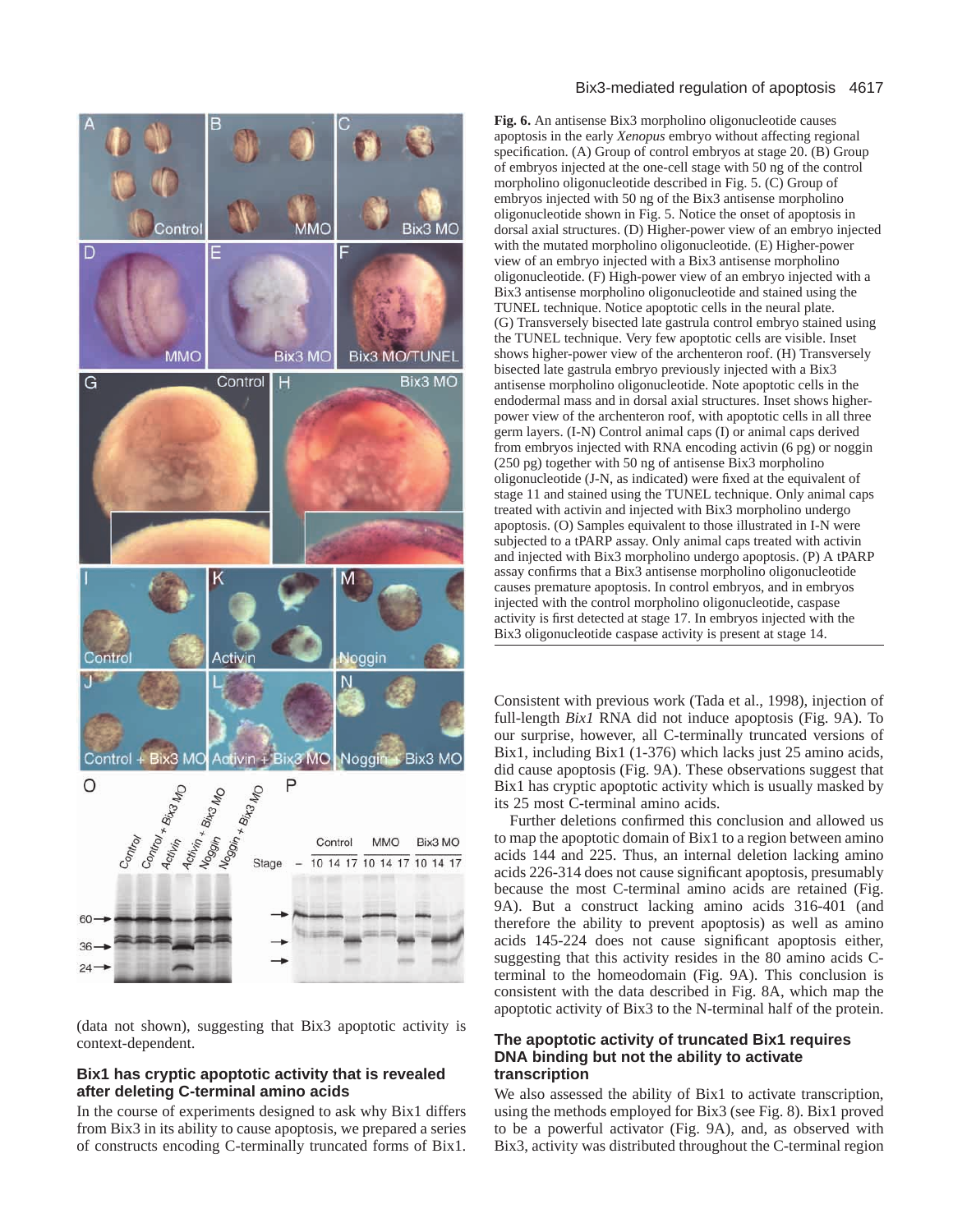**Fig. 7.** Rescue of apoptosis by injection of 200 pg *Bix3* RNA but not *Bix1*. (A) Uninjected embryos at stage 19. (B) Embryos injected at the one-cell stage with a Bix3 antisense morpholino oligonucleotide begin to undergo apoptosis. (C) Embryos injected at the one-cell stage with a control morpholino oligonucleotide appear normal. (D-F). Embryos injected at the one-cell stage with Bix3 antisense morpholino oligonucleotide together with the indicated amounts of *Bix1* RNA which lacks the 5′ untranslated region against which the oligonucleotide is directed. Rescue is not observed at any concentration of RNA. (G-I) Embryos injected at the onecell stage with Bix3 antisense morpholino oligonucleotide together with the indicated amounts of *Bix3* RNA which lacks the 5′ untranslated region against which the oligonucleotide is directed. Apoptosis is 'rescued' by 200 pg RNA (H) but not by 100 pg (G) or 400 pg (I).



(although deletion of amino acids 376-401 and of amino acids 225-315 caused a particularly marked decrease in activation). These results were confirmed in experiments in which Bix1 constructs were fused to the GAL4 DNA-binding domain and co-transfected into cultured cells together with a reporter containing GAL4-binding sites (data not shown). This analysis revealed strong transcriptional activity between amino acids 225 and 255 and between amino acids 376 and 401 of Bix1.

Deletion of amino acids 377-401 caused a slight decrease in





B



transcriptional activation activity and conferred on Bix1 the ability to induce apoptosis (Fig. 9A). There is no correlation, however, between the loss of transcriptional activity and the loss of ability to repress apoptosis because Bix1 (1-376) does retain significant transcriptional activity (Fig. 9A) and, as discussed below, Bix1 T384A has full transcription activation function but also causes cell disaggregation (Fig. 10C).

The induction of apoptosis by Bix3 is not correlated with the ability to activate transcription (Fig. 8), and the same is true for truncated versions of Bix1; the transcription activation activity of Bix1 (1-225) is significantly reduced, yet the ability to induce apoptosis is unaffected (Fig. 9A). DNA binding, however, does seem to be required for apoptosis; the construct Bix1 (1-376) Q132E, which bears a mutation in helix 3 of its homeodomain, cannot bind DNA (data not

**Fig. 8.** The ability of Bix3 to activate transcription is not correlated with its ability to induce apoptosis. (A) Embryos at the one-cell stage were injected with RNA encoding full-length Bix3 [Bix3(1- 389)], truncations of Bix3 (middle three constructs), or a mutation of Bix3 in which two prolines at positions 313 and 314 are replaced by alanines (Bix3 PP313/4AA), thereby mutating the Smad interaction motif. All five constructs induce apoptosis with equal efficiency. (B) Transient transfection assays in cultured cells. The Bix3 constructs described in A were co-transfected into COS cells with a reporter construct containing 6 copies of the P3 site, which is known to bind Bix proteins (Mead et al., 1998), and a reference plasmid. The average of three experiments are shown. In each the luciferase elicited by full-length Bix3 was defined as 100% and activity elicited by the other constructs was normalised relative to this. All transfected constructs used generate protein in approximately equivalent amounts (not shown). Note that the transcription activation activity of Bix3 (1-214) is substantially reduced, but its ability to induce apoptosis resembles that of the full-length protein.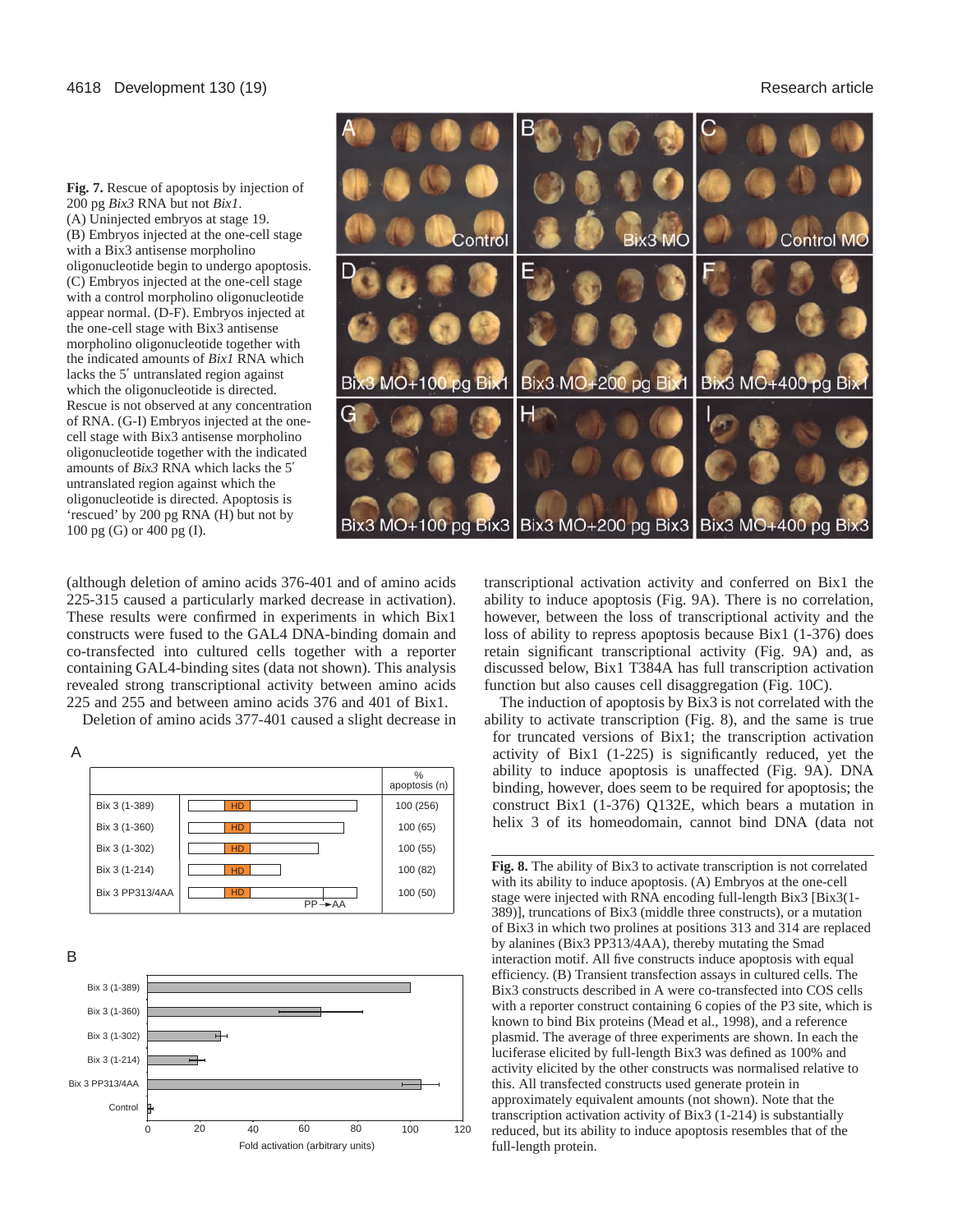A

**Fig. 9.** Truncated versions of Bix1 cause apoptosis; the ability to cause apoptosis is not correlated with the ability of the protein to activate transcription but does require DNA binding. (A) RNA encoding truncated and deleted versions of Bix1 was injected into *Xenopus* embryos and the same constructs were introduced into COS cells to assess their transcriptional activity as described in Fig. 8. All transfected constructs generated protein in approximately equivalent amounts (not shown). Deletion of 25 C-terminal amino acids of Bix1 causes the protein to acquire apoptosis-inducing activity. Further deletions suggest that the apoptosis-inducing domain resides between amino acids 144 and 225 and that optimal apoptotic activity can be obtained in a construct [Bix1 (1-225)] in which 78% of transcriptional activity is lost. (B) Mutation of Q132 to E reduces transcriptional activation, substantially decreases the ability of the protein to cause apoptosis abolishes DNA binding (not shown). The ability of truncated Bix1 to induce apoptosis requires DNA binding. Bix1 (1-376) induces apoptosis, is a powerful activator of transcription and binds DNA (not shown).

shown) and it is a poor activator of transcription. It is also a very weak inducer of apoptosis (Fig. 9B).

## **The ability of Bix1 to prevent apoptosis is associated with threonine 384**

Our results suggest that there is a C-terminal domain of Bix1

#### A



B



C

|                    |                                | %<br>apoptosis<br>(n) | fold<br>transcriptional<br>activity |
|--------------------|--------------------------------|-----------------------|-------------------------------------|
| Bix 1 (1-401)      | <b>HD</b>                      | 10 (166)              | 100                                 |
| Bix 1 (1-397)      | <b>HD</b>                      | 6 (136)               | $71 +/- 9$                          |
| <b>Bix 1 SS378</b> | $+$ SS<br><b>HD</b>            | 0(72)                 | $79 +/- 10$                         |
| <b>Bix 1 T384A</b> | $T \rightarrow A$<br><b>HD</b> | 67 (88)               | $105 +/- 13$                        |
| Bix 1 EE393/4AA    | $EE \rightarrow AA$<br>HD      | 86 (86)               | $66 + - 8$                          |



B

|                     |           | %<br>apoptosis<br>(n) | fold<br>transcriptional<br>activity |
|---------------------|-----------|-----------------------|-------------------------------------|
| Bix 1 (1-401)       | <b>HD</b> | 5(97)                 | $110 + - 25$                        |
| <b>Bix 1 Q132E</b>  | 'Q→El     | 2(118)                | $15 +/- 1$                          |
| Bix 1 (1-376)       | <b>HD</b> | 87 (101)              | $83 +/- 17$                         |
| Bix 1 (1-376) Q132E | Q→Fi      | 15 (126)              | $9 + - 2$                           |

that is capable of suppressing *Bix*-induced apoptosis and that this domain is absent in Bix3. To confirm this conclusion, we made a chimeric version of Bix1 in which the 45 most Cterminal amino acids are derived from Bix3. As predicted, this chimeric molecule is capable of causing apoptosis (Fig. 10A).

The ability of Bix1 to repress cell disaggregation is contained within the 25 most C-terminal amino acids (Fig. 9A). The amino acid sequences of Bix1 and Bix3 are very similar within this region, but there are three positions of interest (Fig. 10B). First, Bix1 lacks a pair of serines between amino acids 377 and 378; second, Bix1 contains a threonine at position 384 whereas Bix3 contains an alanine; and finally (and perhaps of less significance), amino acids 396-399 of Bix1 comprise the residues IIRT whereas Bix3 consists of LLKS. To determine which of these groups of amino acids might be involved in repressing cell disaggregation, we designed a series of mutated versions of Bix1 (Fig. 10C). RNAs encoding Bix1 (1-397), which lacks the four C-terminal amino acids of Bix1, or Bix1 SS378, which contains two additional serines at position 378, behave in a similar manner to wild-type Bix1 when injected into *Xenopus* embryos at the one-cell stage. However, mutation of threonine 384 into an alanine, creating Bix1 T384A, caused apoptosis, as did mutation to alanine of two conserved glutamate residues at

**Fig. 10.** A C-terminal domain of Bix1 acts in cis to prevent induction of apoptosis; the N terminus of Bix3 does not possess this activity. Threonine 384 is necessary for the antiapoptotic function of the Bix1 C-terminal region. (A) A chimeric form of Bix1, in which the 45 C-terminal amino acids are derived from Bix3, induces apoptosis. (B) Comparison of the 45 C terminal amino acids of Bix1 and Bix3. (C) Mutation of threonine 384 of Bix1 to alanine causes the protein to acquire apoptosis-inducing activity, as does mutation of the two glutamic acids of the DWEEN motif.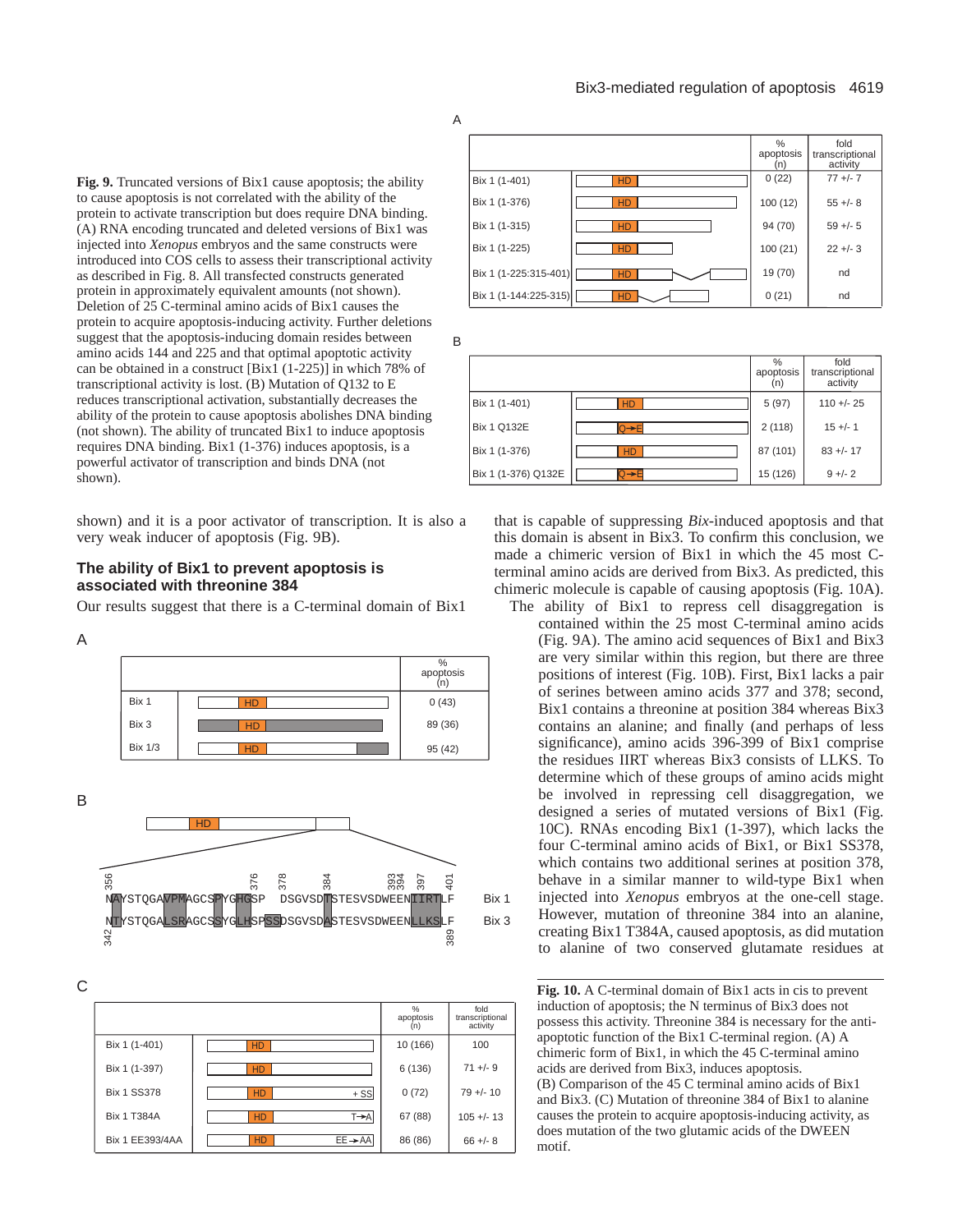positions 393 and 394 of Bix1, creating Bix1 EE393/4AA (Fig. 10C).

These results first suggest that the ability of the C terminus of Bix1 to repress apoptosis resides in part in threonine 384. In this respect, it is interesting that Bix4 (which, similar to Bix1, does not cause apoptosis) also contains a threonine at this position, whereas Bix2 (which does cause apoptosis) contains an alanine. Mix.1 and Mix.2 also contain a threonine residue at this position, and to our knowledge these proteins have not been reported to cause cell disaggregation or apoptosis. Mixer contains a glycine residue at the equivalent position; it has not been reported to cause apoptosis, although Henry and Melton (Henry and Melton, 1998) comment on the dumbbell shape of animal caps derived from embryos injected with RNA encoding Mixer, and the fact that one end is yolky in appearance. The significance of threonine 384 is discussed below.

The pair of glutamate residues at positions 393 and 394 is part of the DWEEN motif, which is conserved in all Bix family members as well as in Mix.1 and Mix.2 (but not in Mixer). It is probable that this motif represents an essential structural element of the Bix family, and that mutation impairs its function.

# **Discussion**

This paper describes an unusual phenotype, but one that is highly specific. Overexpression of the Bix family member *Bix3* in the *Xenopus* embryo causes dramatic cell disaggregation and apoptosis. Apoptosis is not observed with the closely related protein Bix1, although the apoptotic activity is present in latent form because C-terminally truncated versions of Bix1 do cause apoptosis. Similar to other members of the Bix family, Bix3 is an activator of transcription, but there is no correlation between the ability to activate transcription and the ability to cause apoptosis. Experiments with point mutants of Bix1 suggest, however, that DNA binding is required for induction of apoptosis.

The function of Bix3 during normal development was studied by microinjection of an antisense morpholino oligonucleotide. The results indicate that loss of Bix3 function in the *Xenopus* embryo also causes apoptosis, and 'rescue' experiments with different concentrations of *Bix3* RNA suggest that cell survival requires Bix3 levels to be maintained within a certain range. These results, and others, are discussed below.

## **Different effects of Bix family members: Bix3 causes apoptosis**

Members of the Bix family of homeodomain-containing proteins have similar expression patterns (Fig. 1) but different biological actions. One example described in this paper concerns the inductive activities of the two genes, which differ markedly (Fig. 3), but more significant are their effects on apoptosis (Figs 2, 4). Overexpression of *Bix3* causes dramatic cell death in the *Xenopus* embryo, whereas *Bix1* has no apparent effect on cell survival whatsoever. That the cell death caused by Bix3 is indeed because of apoptosis is confirmed by TUNEL staining (Fig. 4A-I), by a tPARP cleavage assay (Fig. 4J), and by the fact that death can frequently be rescued, at least in part, by co-expression of human Bcl2 (Fig. 4K-N). We

do not know whether the apoptotic effects of Bix3 are related to its inducing activity, which differs from that of Bix1; one way to address this question might be to compare the inducing activities of Bix1 and Bix1(T384A) or those of chimeric proteins in which the C-terminal regions of Bix1 and Bix3 are swapped.

## **Depletion of Bix3 causes apoptosis**

The overexpression experiments described in this paper are complemented by experiments using antisense morpholino oligonucleotides, which indicate that depletion of Bix3 protein also causes apoptosis (Figs 6, 7). TUNEL staining revealed that apoptosis occurred in dorsal tissue and in the endodermal mass, both of which are derived from *Bix3*-expressing cells, and also in the neural plate, at least some of which may derive from *Bix3*-expressing cells (see Keller, 1975). Bix3 depletion had no effect on patterning of the early embryo; the spatial expression patterns of three neural markers were normal, although their levels were low. These experiments, together with those described above, indicate that one function of Bix3 during normal development is to protect cells from apoptosis, but that too much Bix3 is not a good thing, because this also causes cells to die.

This dose-dependent effect of *Bix3* is reminiscent of the dose-dependent effects of *Fgf8* in regulating apoptosis in the developing forebrain (Storm et al., 2003). Complete absence of *Fgf8*, or higher-than-normal levels of transcription, both increase apoptosis, whereas a reduction from normal levels has the opposite effect. This phenomenon is not completely understood, but the authors suggest a mechanism in which cell survival requires FGF8 (which is why apoptosis is high in the absence of signalling) but that FGF8 also induces, in a concentration-dependent manner, inhibitors of cell survival (which is why high concentrations of FGF8 also increase cell death). The regulation of apoptosis by Bix3 may involve a similar mechanism, and we are searching for targets of this transcription factor that may function in such a scheme.

## **The molecular basis of induction of apoptosis**

The observation that Bix1 differs from Bix3 in its ability to cause apoptosis offers an opportunity to study the molecular basis of the phenomenon, and our results suggest that induction of apoptosis requires DNA binding but not transcriptional activation (Fig. 8, Fig. 9B). Use of a series of deletion constructs, chimeras and point mutations (Figs 9, 10) suggests that Bix1 contains a cryptic apoptotic domain whose activity is suppressed by a short sequence at the C terminus of the protein. The corresponding region of Bix3 lacks this activity, thus rendering the protein apoptotic, and we have identified a crucial threonine residue in Bix1 that is required for suppressor activity; mutation of this amino acid to an alanine turns Bix1 into an inducer of apoptosis. We are now asking whether this residue is phosphorylated and whether it interacts with components of the cell death (or anti-cell death) apparatus.

## **Regulation of apoptosis during early Xenopus development**

Little is known about the regulation of apoptosis during *Xenopus* embryogenesis, although three potential pathways have recently been identified. The first involves the methylation status of the embryo, where Stancheva and colleagues have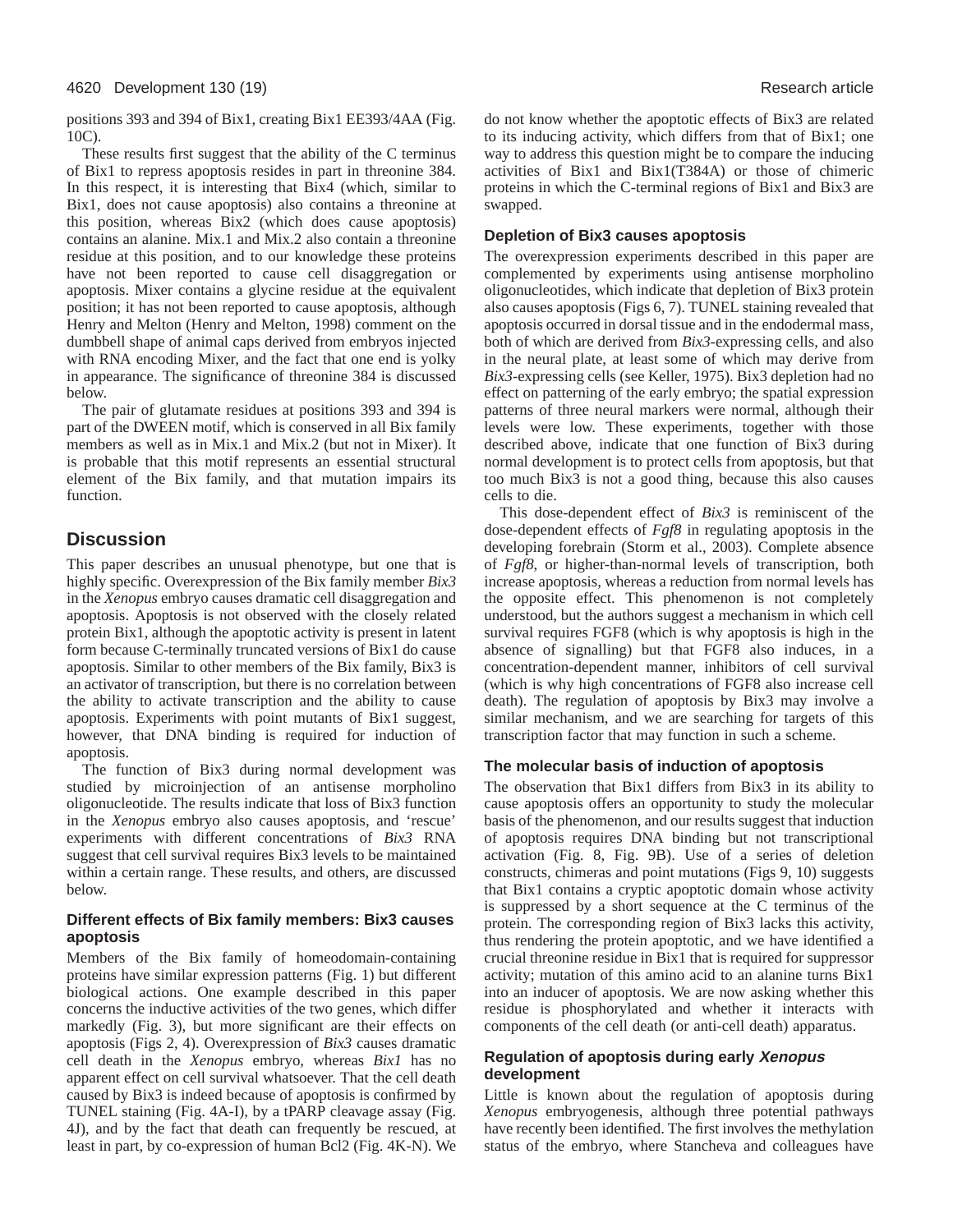shown that loss of a maintenance methylase causes the onset of apoptosis (Stancheva et al., 2001). They suggest that hypomethylation alters the state of embryonic blastomeres such that apoptosis is triggered by cell differentiation. A second pathway involves signalling by Xfz8, a member of the Frizzled family of Wnt receptors, which triggers apoptosis through a pathway involving activation of c-Jun N-terminal kinases (JNKs) (Lisovsky et al., 2002).

The third pathway, which may be the most relevant to the present data, involves signalling by members of the BMP family, although, as with the other pathways, the link to apoptosis is rather poorly understood. It is possible that this pathway is linked to the Frizzled pathway described above. The first piece of evidence concerns TAK1 (TGF-β activated kinase), a MAP kinase kinase kinase (MAPKKK) whose activity is stimulated by TGF-β1 or BMP-4 (Yamaguchi et al., 1995). Overexpression of *xTAK1* in the *Xenopus* embryo causes dramatic apoptosis which can be rescued by human *BCL2* RNA, thereby revealing the ventralising activity of *xTAK1* (Shibuya et al., 1998). It seems probable that TAK1 participates in a kinase cascade culminating in the activation of JNK family members that, as described above, are involved in the regulation of apoptosis (Xia et al., 1995; Moriguchi et al., 1996; Davis, 2000).

Recent evidence suggests that TAK1 might be activated not only by TGF-β family members, but also by non-canonical Wnt signalling (Ishitani et al., 2003). However, further evidence implicating BMP signalling in the regulation of cell death comes from the observation that depletion of maternal Smad8 in the *Xenopus* embryo also causes apoptosis (Miyanaga et al., 2002). Smad8, similar to Smads 1 and 5, is thought to mediate BMP signalling, yet other means of interfering with BMP function have not been reported to cause apoptosis in *Xenopus* (see Miyanaga et al., 2002). Interestingly, the effect of depleting the embryo of maternal Smad8 can be rescued with Smad8 but not by Smad1, suggesting that different Smads of the 1/5/8 family have different functions (Miyanaga et al., 2002).

Why should depletion of Smad8 give the same phenotype as overexpression of TAK1? It is possible, of course, that the two pathways are completely independent, but another idea is that cell survival in the embryo requires a balance of signalling through the two pathways, and that disrupting, or enhancing, one of them changes the extent of signal through the other. We are investigating this possibility.

*Bix3* may be involved in this pathway as a gene that is regulated by BMP signalling. *Bix1* is known to be activated by BMP-4 (Tada et al., 1998), and the same may be true of *Bix3*. If so, *Bix3* may not be the only apoptotic transcription factor, for overexpression of *Xenopus Fli*, a member of the ETS family, also causes apoptosis and its apoptotic effects can be reduced by a dominant-negative BMP receptor (Goltzené et al., 2000). The interactions between different BMP signalling pathways and genes such as *Bix3* and *XFli* require further study.

This work was supported by the Medical Research Council, the Human Frontiers Science Programme, an EU TMR grant and the Wellcome Trust. M.T. was supported by the Programa Gulbenkian de Doutoramento em Biologia e Medicina, Portugal. We are very grateful to Nicki Taverner for advice concerning Bix morpholinos.

## **References**

- **Casey, E. S., Tada, M., Fairclough, L., Wylie, C. C., Heasman, J. and Smith, J. C.** (1999). *Bix4* is activated directly by VegT and mediates endoderm formation in *Xenopus* development. *Development* **126**, 4193- 4200.
- **Cohen, J. M.** (1997). Caspases: the executioners of apoptosis. *Biochem. J.* **326**, 1-16.
- **Davis, R. J.** (2000). Signal transduction by the JNK group of MAP kinases. *Cell* **103**, 239-252.
- **Ecochard, V., Cayrol, C., Rey, S., Foulquier, F., Caillol, D., Lemaire, P. and Duprat, A. M.** (1998). A novel *Xenopus* Mix-like gene *milk* involved in the control of the endomesodermal fates. *Development* **125**, 2577-2585.
- **Frisch, S. M. and Francis, H.** (1994). Disruption of epithelial cell-matrix interactions induces apoptosis. *J. Cell Biol.* **124**, 619-626.
- **Germain, S., Howell, M., Esslemont, G. M. and Hill, C. S.** (2000). Homeodomain and winged-helix transcription factors recruit activated Smads to distinct promoter elements via a common Smad interaction motif. *Genes Dev.* **14**, 435-451.
- **Goltzené, F., Skalski, M., Wolff, C.-M., Meyer, D., Mager-Heckel, A.-M., Darribère, T. and Remy, P.** (2000). Heterotopic expression of the *Xl-Fli* transcription factor during *Xenopus* embryogenesis: modification of cell adhesion and engagement in the apoptotic pathway. *Exp. Cell Res.* **260**, 233- 247.
- **Harland, R. M.** (1991). In situ hybridization: an improved whole-mount method for *Xenopus* embryos. *Methods Cell Biol.* **36**, 685-695.
- **Heasman, J., Kofron, M. and Wylie, C.** (2000). Beta-catenin signaling activity dissected in the early *Xenopus* embryo: a novel antisense approach. *Dev. Biol.* **222**, 124-134.
- **Henry, G. L. and Melton, D. A.** (1998). Mixer, a homeobox gene required for endoderm development. *Science* **281**, 91-96.
- **Hensey, C. and Gautier, J.** (1997). A developmental timer that regulates apoptosis at the onset of gastrulation. *Mech. Dev.* **69**, 183-195.
- **Hensey, C. and Gautier, J.** (1998). Programmed cell death during *Xenopus* development: a spatio-temporal analysis. *Dev. Biol.* **203**, 36-48.
- **Ishitani, T., Kishida, S., Hyodo-Miura, J., Ueno, N., Yasuda, J., Waterman, M., Shibuya, H., Moon, R. T., Ninomiya-Tsuji, J. and Matsumoto, K.** (2003). The TAK1-NLK mitogen-activated protein kinase cascade functions in the Wnt-5a/Ca(2+) pathway to antagonize Wnt/beta-catenin signaling. *Mol. Cell. Biol.* **23**, 131-139.
- **Keller, R. E.** (1975). Vital dye mapping of the gastrula and neurula of *Xenopus laevis*. I. Prospective areas and morphogenetic movements of the superficial layer. *Dev. Biol.* **42**, 222-241.
- **Kofron, M., Demel, T., Xanthos, J., Lohr, J., Sun, B., Sive, H., Osada, S., Wright, C., Wylie, C. and Heasman, J.** (1999). Mesoderm induction in *Xenopus* is a zygotic event regulated by maternal VegT via TGFbeta growth factors. *Development* **126**, 5759-5770.
- **Lamb, T. M., Knecht, A. K., Smith, W. C., Stachel, S. E., Economides, A. N., Stahl, N., Yancopolous, G. D. and Harland, R. M.** (1993). Neural induction by the secreted polypeptide noggin. *Science* **262**, 713-718.
- **Latinkic, B. V. and Smith, J. C.** (1999). Goosecoid and Mix.1 repress *Brachyury* expression and are required for head formation in *Xenopus*. *Development* **126**, 1769-1779.
- **Lisovsky, M., Itoh, K. and Sokol, S. Y.** (2002). Frizzled receptors activate a novel JNK-dependent pathway that may lead to apoptosis. *Curr. Biol.* **12**, 53-58.
- **Mead, P. E., Brivanlou, I. H., Kelley, C. M. and Zon, L. I.** (1996). BMP-4 responsive regulation of dorsal-ventral patterning by the homeobox protein Mix.1. *Nature* **382**, 357-360.
- **Mead, P. E., Zhou, Y., Lustig, K. D., Huber, T. L., Kirschner, M. W. and Zon, L. I.** (1998). Cloning of Mix-related homeodomain proteins using fast retrieval of gel shift activities, (FROGS), a technique for the isolation of DNA-binding proteins. *Proc. Natl. Acad. Sci. USA* **95**, 11251-11256.
- **Miyanaga, Y., Torregroza, I. and Evans, T.** (2002). A maternal Smad protein regulates early embryonic apoptosis in *Xenopus laevis*. *Mol. Cell. Biol.* **22**, 1317-1328.
- **Moriguchi, T., Kuroyanagi, N., Yamaguchi, K., Gotoh, Y., Irie, K., Kano, T., Shirakabe, K., Muro, Y., Shibuya, H. and Matsumoto, K. et al.** (1996). A novel kinase cascade mediated by mitogen-activated protein kinase kinase 6 and MKK3. *J. Biol. Chem.* **271**, 13675-13679.
- **Nieuwkoop, P. D. and Faber, J.** (1975). *Normal Table of* Xenopus laevis *(Daudin)*. Amsterdam: North Holland.
- **Randall, R. A., Germain, S., Inman, G. J., Bates, P. A. and Hill, C. S.** (2002). Different Smad2 partners bind a common hydrophobic pocket in Smad2 via a defined proline-rich motif. *EMBO J.* **21**, 145-156.